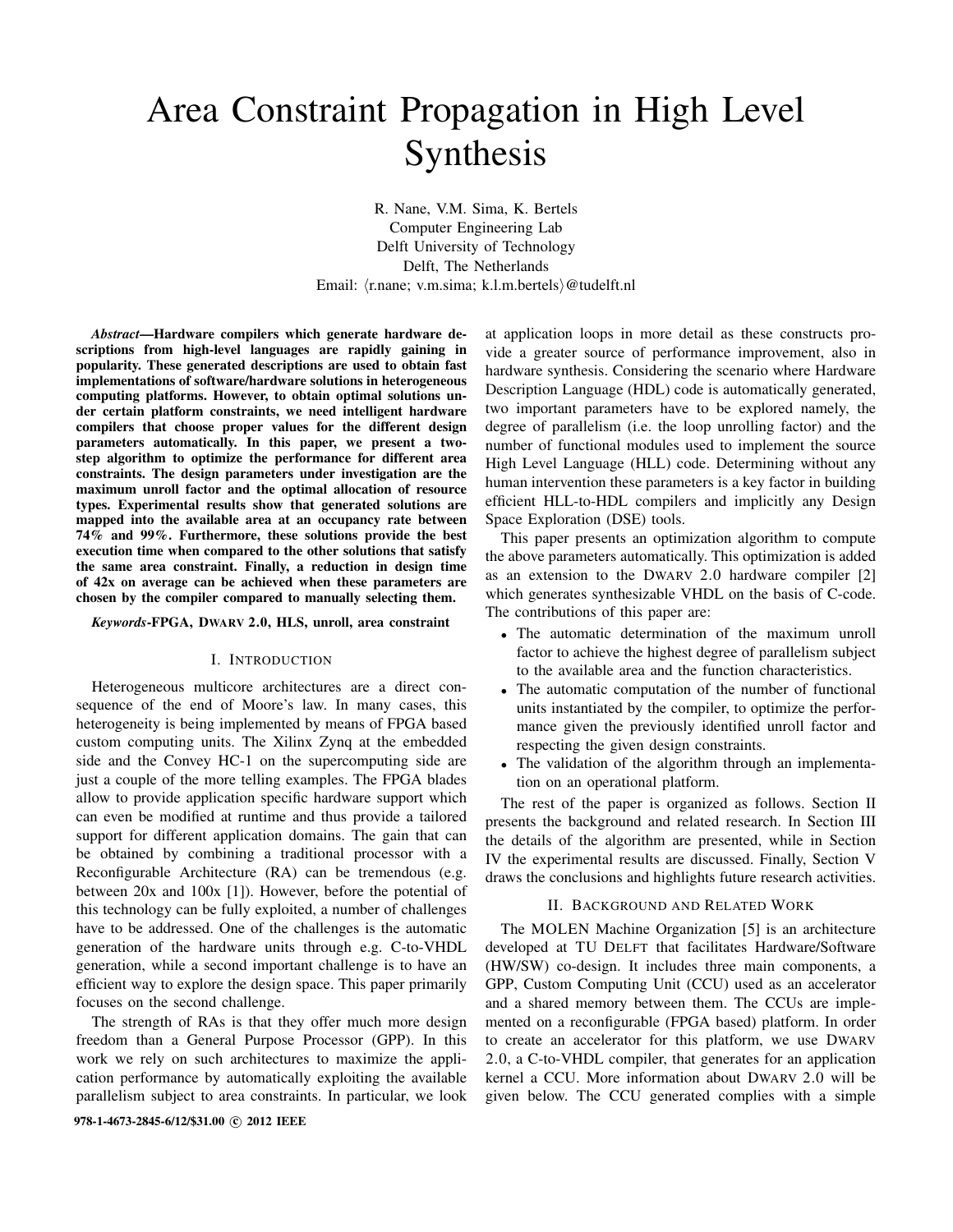interface that contains ports to enable the exchange of data and control information. This allows changing the CCU while the system is running, without modifying the hardware design, thus allowing multiple applications and CCUs to execute at the same time. Given enough resources, multiple CCUs can be executed in parallel, taking advantage of inherent application parallelism. To manage the reconfigurable area we divide it (logically) into slots, in which one CCU can be mapped. Each slot can be used by a different application. However, these slots can be combined to allow different sized kernels to be mapped corresponding to different design goals. For example, possible layouts include 5 CCUs that each use an equal area or 2 CCU, having an area ratio of 3/2. Having only one slot using all the available area is another possible scenario.

DWARV 2.0 is a C-to-VHDL hardware compiler [2] built with CoSy Compilers Framework [8]. Compilers built with CoSy are composed of a set of *engines* which work on the Intermediate Representation (IR) generated based on the input program. The initial IR is generated by the frontend. To generate VHDL from C code, DWARV 2.0 performs standard and custom transformations to the combined Control Data Flow Graph (CDFG). The ROCCC project [4] aims at the parallelization and acceleration of loops. Catapult-C [9] and CtoS [10] are commercial high-level synthesis tools that take as input ANSI C/C++ and SystemC inputs and generate register transfer level (RTL) code. However, these compilers are complex and require extensive designer input in both the applied optimizations and the actual mapping process, making it less viable for a software designer that does not have in-depth hardware knowledge. Both Altium's C to Hardware (CHC) [11] and LegUp [3] compilers are intended to compile annotated functions that belong to the application's computational intensive parts in a HW/SW codesign environment.

However, none of these compilers, including DWARV 2.0, currently possesses any capabilities to generate hardware that satisfies a particular area constraint, while maximizing performance. More precisely, requiring that a function's generated HDL takes no more than a given area is not possible. Neither the unroll factor, nor the number of functional units used are determined taking into account the execution time or the area. Performing this optimization automatically would enable highlevel tool-chains to analyse different application mappings in a shorter amount of time. For example, the algorithm presented in [7], where the best mapping of CCUs is selected given a fixed number of resources and fixed kernel implementations, would be improved if the implementations would be generated according to some determined area constraint.

# III. AREA CONSTRAINED HARDWARE GENERATION

In this section, we present the model that allows the compiler to decide the unroll factor and the number of resources. In the first part we describe and define the problem, while in the second part we elaborate on the details of the algorithm. Finally, we conclude the section by showing how this model has been integrated in the DWARV 2.0 compiler.

### *A. Motivational Example and Problem Definition*

To describe the problem, we make use of a synthetic case study. We consider a simple function that transforms each element of an input array based on simple arithmetic operations with predefined weights. The function has no loop-carried dependencies as each array element is processed independently of the others. Figure 1(b) shows this graphically, where  $L_b$ marks the beginning of the loop (i.e., compute the new value for each of the array elements) and the number four in the superscript represents the total number of loop iterations (i.e., we use an input array size of four elements). The body of the loop is delimited by the rectangle box. Furthermore, we see that in this body three operations are performed, each taking one cycle for a total function execution time of 12 cycle time  $(C_T)$ . Unrolling once and given there are no loop-carried dependencies, we can speed up the application by a factor of two if we would double the resources. However, the overall speedup will depend on the available hardware resources and is thus constrained by this. For instance, if we use only one resource of each type as in the initial case, the speed-up would be less than the maximum possible  $(C_T = 8$  in Figure 1(c)). The  $L_e$  marks the end of the four loop iterations.

Doubling only one resource type, as for example the addition unit (Figure 1(d)), and keeping the initial assumption that each of the three computations takes the same number of clock cycles (i.e., one clock cycle), does not decrease the execution time while increasing the area. This is a suboptimal allocation of resources for the achieved execution time. It is important to note that this scenario can falsely allow one to draw the conclusion that for such loop body types, the number of resources that should be used for each type is the number corresponding to the resource with the minimum count in the loop. However, this is true only for the case where all resources compute the output in the same number of cycles. However, if this is not the case which is a fair assumption for real world applications, having different counts of resources is possible without obtaining a suboptimal resource allocation. This is illustrated in Figures  $1(e)$  and  $1(f)$ . In the first illustration, we have the scenario when one resource of each type is used, while in the second only the number of division units is doubled. This leads to a decrease in  $C_T$  from 12 to 10 because the number of cycles for one loop iteration is decreased by 1 due to the availability of a second division unit that can be used before the first division finished execution.

Finally, fully unrolling the loop and using only one resource of each type achieves yet a better execution time. This is illustrated in Figure 1(g) where  $C_T$  has been reduced to 6 cycles. Nevertheless, the best execution time  $(C_T = 3)$  is achieved when fully unrolling the loop and using the maximum possible units for each operation as shown in Figure 1(h). However, this can increase the area past the available area for the function. This is specially important in our scenario, where the reconfigurable area is divided among differently sized slots. For example, in the current implementation of the MOLEN machine organisation, we have available a maximum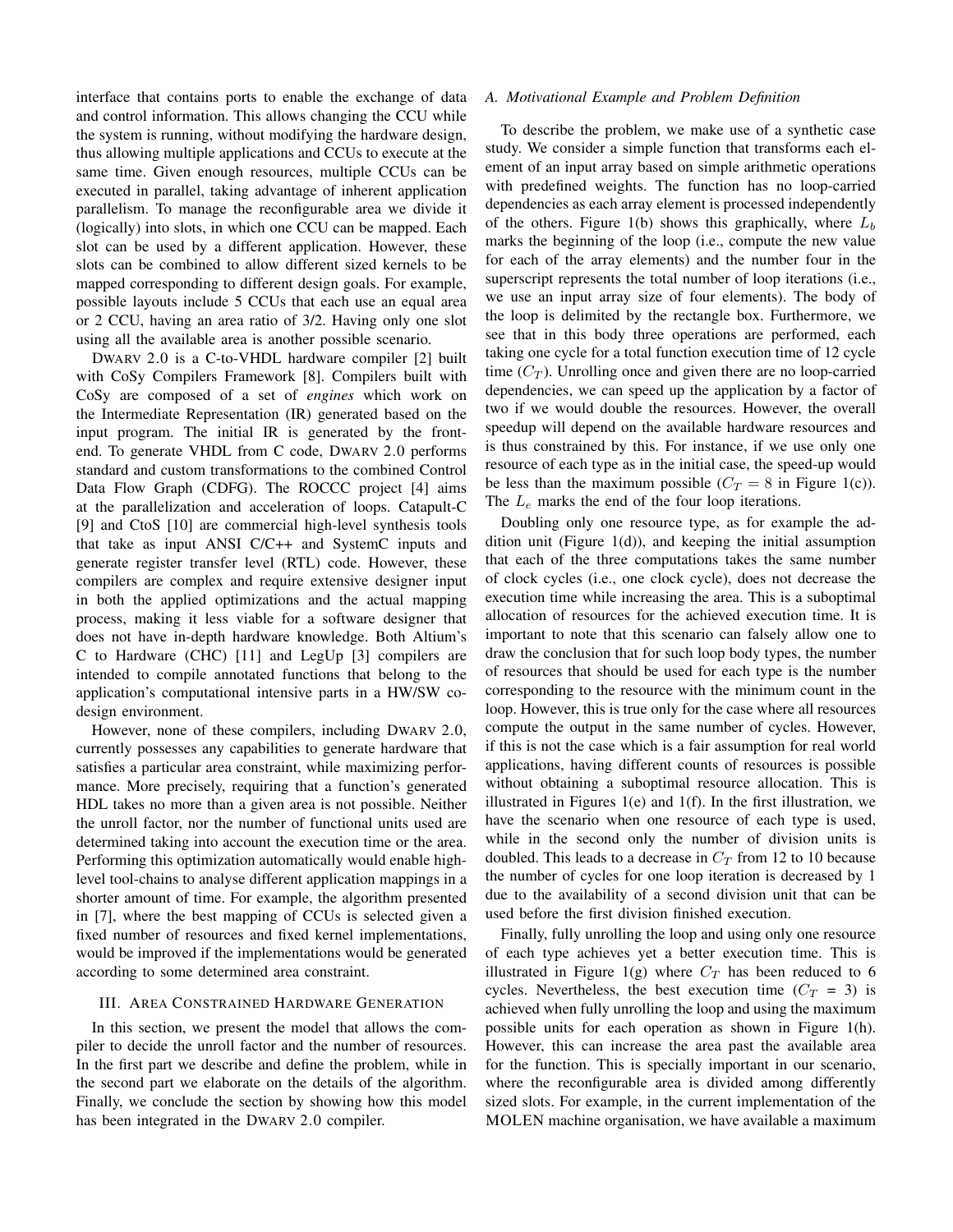

Fig. 1. Motivational Examples: a) Formal Representation; b) No Unroll and 1+, 1\*, 1/ units; c) 2 Unroll and 1+, 1\*, 1/ units; d) 2 Unroll and 2+, 1\*, 1/ units; e) 2 Unroll and 1+, 1\*, 1/ units; f) 2 Unroll and 1+, 1\*, 2/ units; g) 4 Unroll and 1+, 1\*, 1/ units; h) 4 Unroll and 4+, 4\*, 4/ units;

of 5 slots. Given runtime and partial reconfigurability, the slots can be merged or split depending on the application's requirements. This would lead to different area requirements for one kernel. Therefore, it is necessary to have hardware compilers that generate automatically hardware designs that map onto the available area given as an input constraint. This would avoid iterating over the design choices to find the optimal unroll factor and the maximum number of resources of each type, thus reducing the design space exploration time.

Summarizing, there is a trade-off between the number of unrolls one can do and the number of resources used for each unroll. The goal of our model is to compute the best combination given performance as the main design objective. Given the general form of applications with loop body types as shown in Figure 1(a), we define the problem as follows: be the loop delimited by  $L_b^n$  and  $L_e^n$  iterating n times, performing operations that use  $m$  different hardware modules,  $IP<sub>1</sub>$  to  $IP_m$ , for which we know the sizes and latencies  $c_1$  to  $c_m$ respectively, determine the *unroll factor* and the maximum number of modules for each of the *m* IP types such that the input area constraint is satisfied while the performance is maximized.

#### *B. Optimisation Algorithm*

The algorithm consists of two parts, one for each parameter that needs to be determined. In the first step, we determine the unroll factor based on the available FPGA area as well as the area increase due to wiring when more parallelism is available after an unroll is performed. To obtain the unroll factor  $(u f)$ we solve inequality (1) for the maximum value of  $uf$ :

$$
A_i + uf * wi \leq A_t \tag{1}
$$

where  $A_i$ ,  $A_t$  and wi represent the initial area of the kernel, the total area available for the kernel on the target FPGA and the wiring increase per unroll, respectively. Furthermore, we have  $uf \in N$  and have obtained both  $A_i$  and wi after a complete compilation and estimation of the kernel's generated HDL. The initial kernel refers to the code 'just as is', i.e., the code without any unroll optimization applied and using the minimum number of resources for each of the required IPs necessary to implement its functionality. The compiler is executed once without activating any specific optimization regarding the number of IPs and unroll. The compiler is executed a second time with the loop unrolled once. Then, the wi is the difference between the estimated area of these two generated kernels. The estimation is based on [6].

In the second step, we determine the component counts necessary to fit the hardware design onto the FPGA area available. This step assumes the IP sizes are available and can be loaded from an external library. However, if these are not available, the netlist of the IP should be synthesized for the specific device and the number of slices required for it should be saved in the external database. Furthermore, the available parallelism for each IP has been fixed by the previous step which unrolled the loop body. That means that no more than some value n of IPs of type  $m$  can execute in parallel. The second constraint according to the problem definition involves the area of the IPs itself, which leads to the constraint that the sum of all IP sizes multiplied by the number of their instantiations should not exceed the total area given as a parameter. Finally, the objective is to minimize the time it takes to compute each level in the graph by instantiating as many resources of that type possible. This is expressed as minimizing the number of cycles the slowest level in the CDFG takes. Furthermore, the candidate solutions are selected from those which satisfy the area constraint. Note that minimizing the number of cycles only for a level in the CDFG would be ineffective if the other levels with different operations are not minimized as well. The complete set of equations is shown in (2):

$$
min: MAX{countIP_i}/x_i + countIP_i \% x_i ?1 : 0
$$

$$
\sum_{i=1}^{m} x_i * area\{IP_i\} <= A_t
$$

$$
x_i <= t_{IP_i} * uf \text{ (2)}
$$

$$
countIP_i = MAX\{t_{IP_i} * uf\}
$$

$$
x_i \in N, \forall i \in \{1, ..., m\}
$$

,where *area* is the area of the component accounting for both the number of slices and dsps it requires.  $x_i$ s are the variables which represent how many IPs of type *i* can be used inside the total area available  $(A_t)$ . Furthermore,  $t_{IP_i}$  represents how many instances of type  $IP_i$  are used in the initial version of the code when no unroll has been performed.

# *C. Integration in* DWARV 2.0

Figure 2 shows how the compiler flow has been extended to compute the predefined algorithm values and how the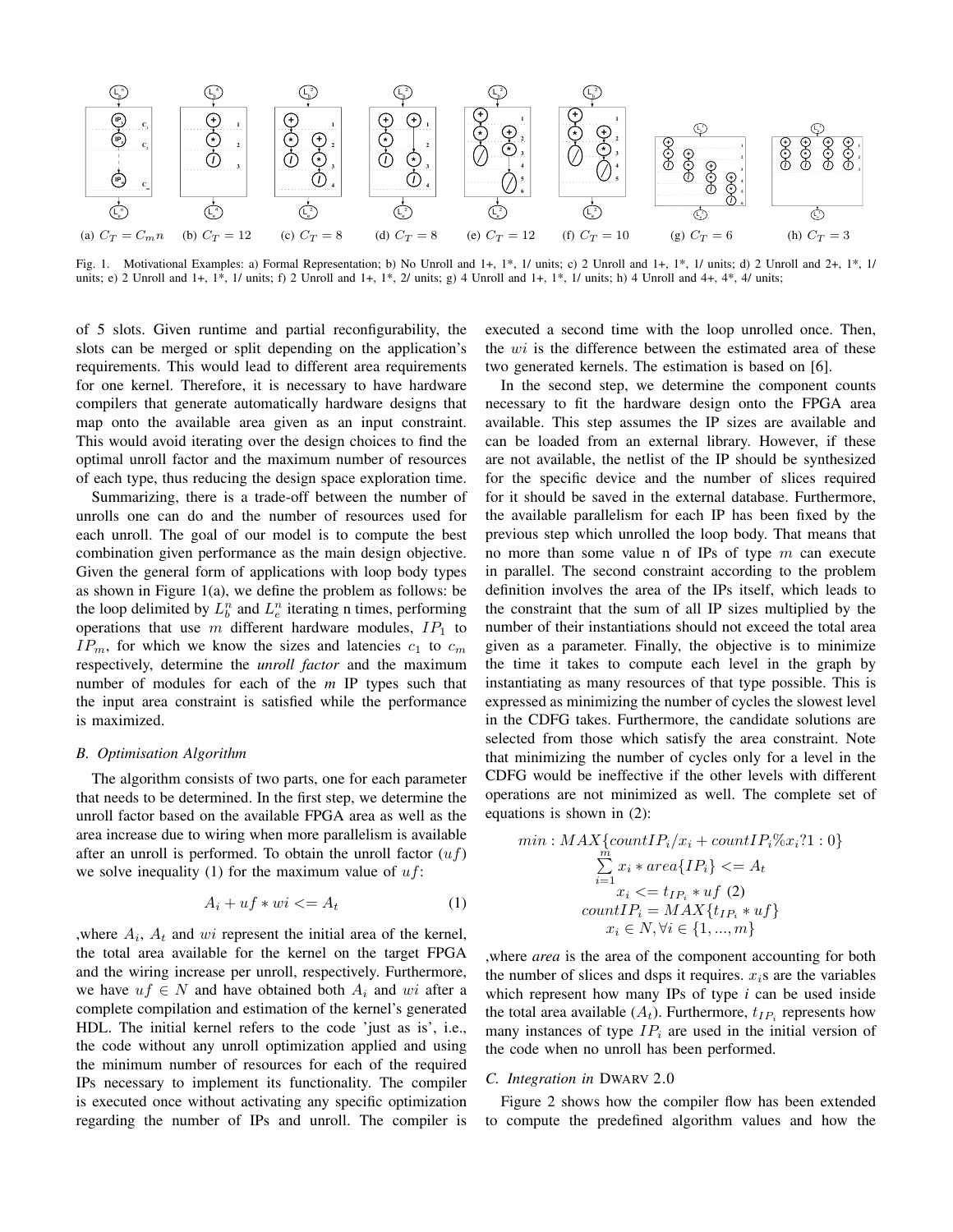

Fig. 2. Algorithm Integration with DWARV 2.0 Compiler.

algorithm has been integrated in DWARV 2.0. In the upper stripped box we see the internals of the DWARV 2.0 compiler as it was described in section II. This is composed of a series of loosely integrated engines, executing different optimizations and transformations on the globally available IR. The small engine box denoted *Plug-ins* represents the implementation of our algorithm, which performs no action if there are no input parameters, i.e. for the first two runs to obtain the parameters for the initial area and the area of the kernel with the loop unrolled once. The difference between these estimated areas gives us the wiring increase for unrolling.

After these preliminary compilations (maximum two), the algorithm can be applied. Using the computed wiring increase and the initial area obtained, the unroll factor can be computed by solving inequality (1). The solution is feed into the unroll engine which obtains a new intermediary version of the code with an increased parallelism. Note that the unroll engine is encompassed by the "Plug-ins" engine which was built around it, i.e., it is composed actually of two smaller engines corresponding to the two steps. One it is run before the unroll engine, the other after. However, due to space reasons we show this chaining as one engine in Figure 2. Finally, based on the determined parallelism, the inequalities in (2) are solved.

## IV. EXPERIMENTAL RESULTS

In this section, we describe the experimental environment, the test cases and provide a discussion of the obtained solutions for the different design options available.

### *A. Experimental Environment*

The environment used for the experiments is composed of three main parts: i) The C-to-VHDL DWARV 2.0 compiler [2], extended with an optimization engine applying the twostep algorithm described in the previous section, ii) the Xilinx ISE 12.2 synthesis tools, and iii) the Xilinx Virtex5 ML510 development board. This board contains a Virtex 5 xc5vfx130t FPGA consisting of 20,480 slices and 2 PowerPC processors. From these, 9600 slices are allocated to the reconfigurable part of the MOLEN design as presented in section II, and constitute the maximum area that DWARV 2.0 generated designs target. More precisely, we use in the experiments 1920, 2880, 4800 and 9600 slices corresponding to 20%, 30%, 50% and respectively the full area of the reconfigurable part to test

the capability of the algorithm to generate designs that during synthesis will fit within these pre-defined area constraints.

# *B. Test Cases*

To validate the correctness and usefulness of the algorithm, we used three real case studies. These are a simple vector summation of 128 elements, a 10x2 with a 2x10 matrix multiplication and a 5-tap-FIR filter computing 27 values. The vector summation contains 64 additions in parallel, the matrix multiplication iterates 100 times to compute each element of the 10x10 resulting matrix by doing two parallel multiplications followed by an addition, whereas the FIR test case consists of 5 parallel multiplications and 2 parallel additions for each computed element. All the arithmetic operations are done on floating points numbers, therefore the IPs of interest in the experiments are floating point adders and multipliers. However, the general approach described in the previous section can apply to any IP block, not just floating point adders and multipliers.

# *C. Discussion*

To gain insight in the results and understand why the design process benefits from such an optimization, we look at the generated hardware under various area constraints, different unroll factors and number of IP cores. That is, we analyse the Pareto points obtained for different configurations. Due to space reasons, we discuss only the matrix multiplication example and give for the other two only the final results. This function consists of a loop iterating 100 times to compute each of the elements of the resulting 10x10 matrix. Each iteration contains one addition and two parallel multiplications. Fully unrolling this code would lead to a maximum of 100 additions and 200 multiplications to execute in parallel. Clearly this can easily lead to a HDL implementation that would not fit into the available area. Therefore, we perform an analysis with the DWARV 2.0 compiler extended with the optimisation engine and investigate its capability to generate CCUs that fit into different sized slots available in the current MOLEN design.

We begin by constraining the available area for the CCU to the smallest size slot that has 1920 slices accounting for 20% of the available reconfigurable FPGA area. Figure 3 shows different points corresponding to different configurations of the matrix function. To explain the points in the graph, we define the tuple  $\langle x, y*, z+\rangle$  notation which represents the solution point with the loop body unrolled  $x$  times, instantiating  $y$ multipliers and z adders. In the graphs, the first element of the tuple is represented by a different shape and color. For example, the most left side point in the figure is  $\langle 1, 2*, 1+\rangle$ denoting the implementation of the initial code (i.e., no unroll) and using two multiplication and one addition units. This implementation executes in 20030 ns and occupies 299 slices. Note that the implementation using the minimum number of resources, i.e.,  $\langle 1, 1*, 1+\rangle$  is slower (21030 ns) and occupies 29 slices more. The execution time is bigger because using only one multiplication core we do not take full advantage of the available parallelism, whereas the increase in area is due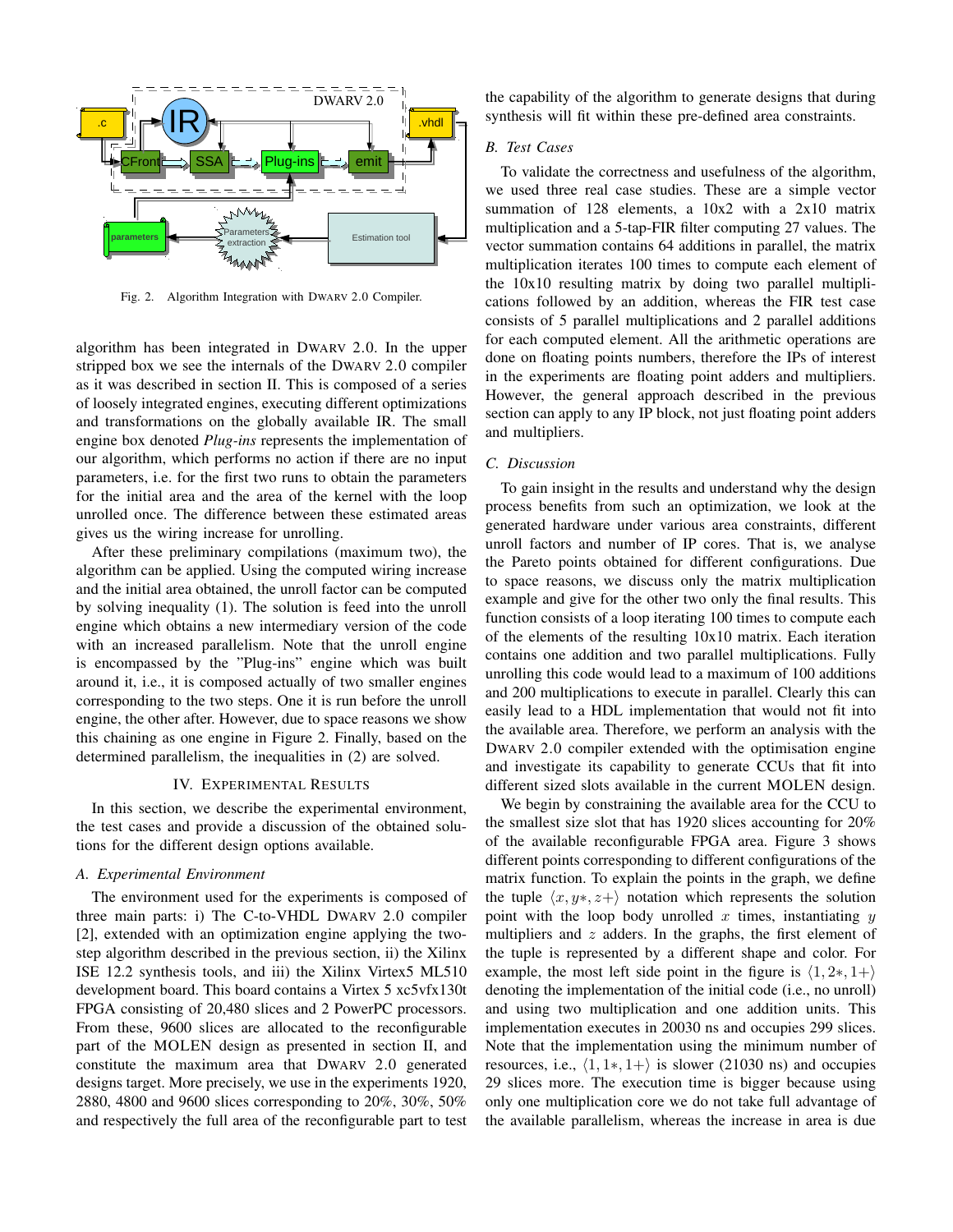

Fig. 3. Matrix multiplication: 20% area design constraint.



Fig. 4. Matrix multiplication: 30% area design constraint.



The vertical line on the right of Figure 3, denoted by *max area*, represents the threshold after which the generated configurations will not fit into the requested area constraint. The fastest solution obtained by fully unrolling the loop and using the maximum number of cores for both operations, i.e.  $\langle 100, 200*, 100+\rangle$ , does not meet the design constraint of 1920 slices being situated on the right of the threshold line. The rest of the points show representative design configurations. That is, for each possible unroll factor we show the minimum (i.e., using one core of each unit) and the maximum implementations. However, for each unroll we can have more configurations than the minimum and maximum, for example the  $\langle 20, 10*, 5+\rangle$  and  $\langle 25, 8*, 4+\rangle$  solutions, with the second being faster and smaller.

Analysing all these solutions manually is very time consuming, therefore the benefit of having the compiler perform this automatically has tremendous effects in terms of saved design time. Considering the 20% area constrained matrix example



Fig. 5. Matrix multiplication: 50% area design constraint.



Fig. 6. Matrix multiplication: 100% area design constraint.

and assuming a binary search through the design space, we would need to evaluate at least seven designs manually to obtain the  $\langle 25, 10*, 5+ \rangle$  optimal solution. Assuming 30 minutes to obtain the bit stream for each implementation, we would need at least 210 minutes to arrive at the optimal solution. The automation of this search and running the compiler along with the estimator takes on average five minutes. This leads to an average speed-up in design time of 42x.

Figure 4 illustrates the design points for the 30% area constraint. For this experiment, the figure shows only configurations after the loop body was unrolled by at least a factor of 25 because from the previous experiment with the smaller area constraint we know that the design choices up to 25 unroll factor cannot be the optimal solution. Therefore, we highlight several possible implementations for the 25, 50 and full unroll factors. Analysing the performance for these implementation we observe that unrolling has a bigger impact on performance than using more parallelism with a smaller unroll factor. For example, the  $\langle 50, 6*, 3+ \rangle$  kernel implementation is faster and occupies less area than the one